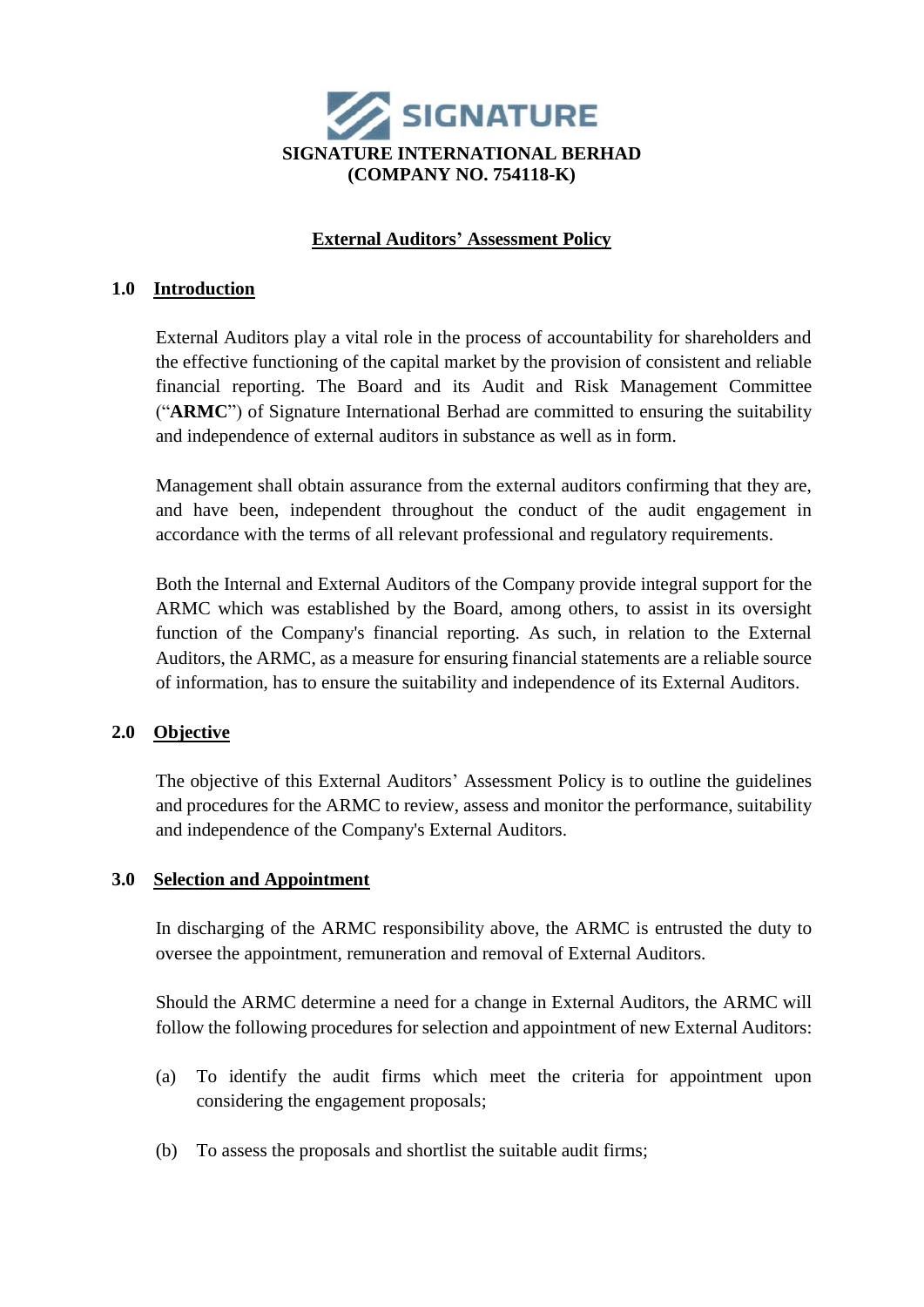### **SIGNATURE INTERNATIONAL BERHAD (Company No. 754118-K) - External Auditors' Assessment Policy**

(c) To meet and/or interview the shortlisted audit firms;

The ARMC may delegate or seek the assistance of the Chief Financial Officer to perform items (a) to (c) above;

- (d) To recommend the appropriate audit firm to the Board for appointment as External Auditors; and
- (e) To endorse the recommendation and seek shareholders' approval for the appointment of the new External Auditors and/or resignation/removal of the existing External Auditors at the general meeting.

## **4.0 Annual Assessment**

The Company shall at each annual general meeting appoint or re-appoint the External Auditors of the Company, and External Auditors so appointed shall, hold office until the conclusion of the next annual general meeting of the Company.

In discharging this duty, ARMC shall carry out annual assessment on the performance and may request the Chief Financial Officer and Internal Auditors to join the assessment, on the suitability of the External Auditors on the following areas:-

- (i) Service quality;
- (ii) Sufficiency of resources;
- (iii) Communication with the Management;
- (iv) Independence, Objectivity and Professionalism;
- (v) Ability to meet deadlines in providing services and responding to issues in a timely manner as contemplated in the external audit plan;
- (vi) The nature of the non-audit fees provided and fees paid for such services related to the audit fee; and
- (vii) Whether there are safeguards in place to ensure there is no threat to the objectivity and independence of the audit arising from the provision of non-audit services or tenure of the external auditors.

### **5.0 Assessment of Independence**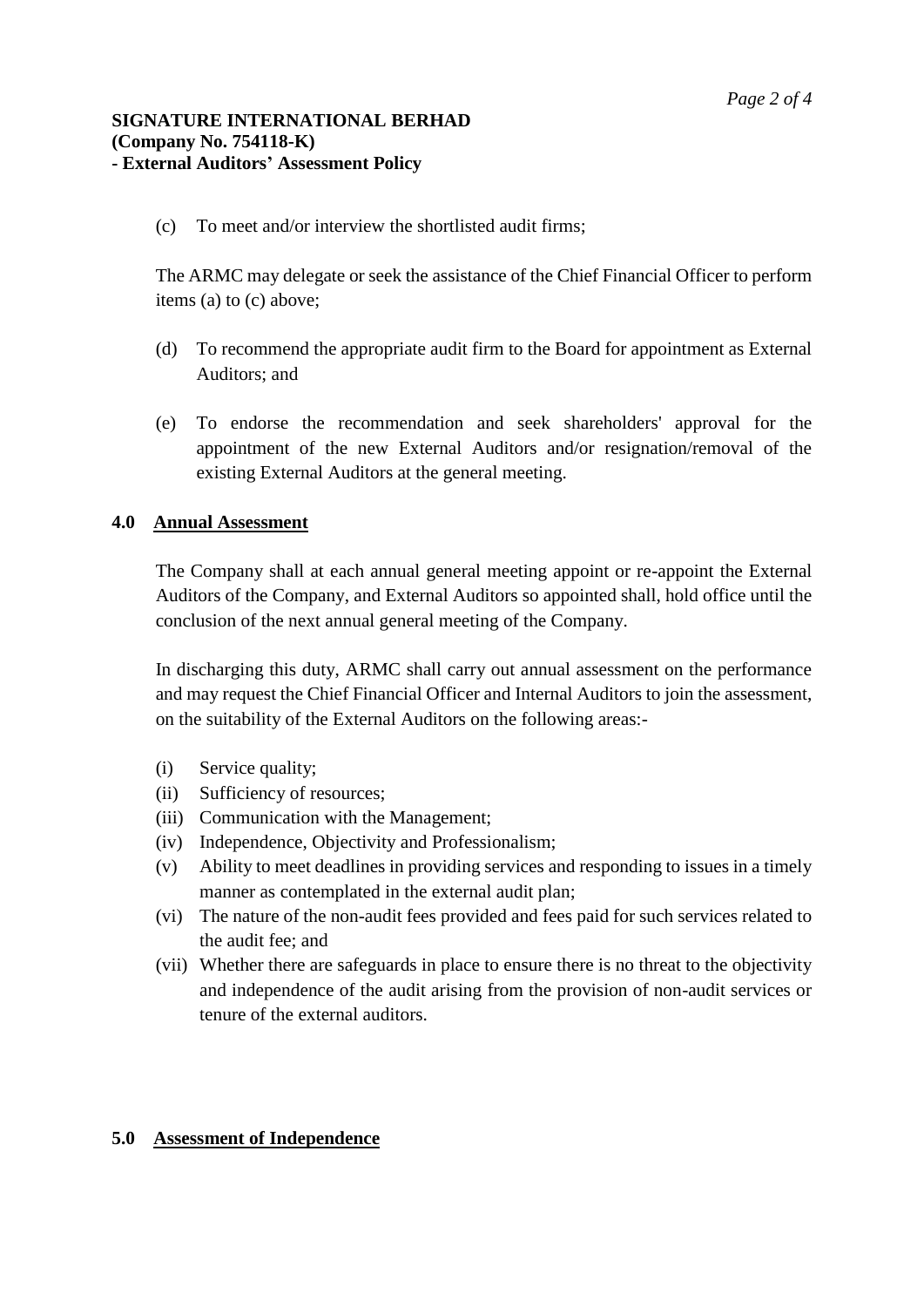## **SIGNATURE INTERNATIONAL BERHAD (Company No. 754118-K) - External Auditors' Assessment Policy**

The External Auditors are precluded from providing any services that may impair their independence or conflict with their role as External Auditors. In avoidance of doubt, the ARMC may obtain a written assurance from the External Auditors confirming that they are, and have been, independent throughout the conduct of the audit engagement in accordance with the terms of all relevant professional and regulatory requirements.

## **6.0 Non-Audit Engagement**

The External Auditors can be engaged to perform non-audit services provided such services provided do not impair, or appear to impair the auditor's independence or objectivity.

The prohibition of non-audit services is based on the following three (3) basic principles:

- (i) External Auditors cannot functions in the role of Management;
- (ii) External Auditors cannot audit their own work; and
- (iii) External Auditors cannot serve in an advocacy role of the Company and its subsidiaries ("**the Group**").

The External Auditors shall also observe and comply with the By-Laws of the Malaysian Institute of Accountants in connection with the provision of non-audit services, which may prohibits the provision of certain services including the following:

- (i) Accounting and book keeping services;
- (ii) Valuations services;
- (iii) Taxation services;
- (iv) Internal audit services;
- (v) IT systems services;
- (vi) Litigation support services;
- (vii) Recruitment services; and
- (viii) Corporate finance services.

All engagement of the External Auditors to provide non-audit services are subject to the approval/endorsement of the ARMC. Management shall also obtain written assurance from the External Auditors that the independence of the External Auditors will not be impaired by the provision of non-audit services.

Should the non-audit services constitute 50% of the total amount of audit fees paid to the External Auditors, the ARMC to recommend to the Board on the provision of such nonaudit services.